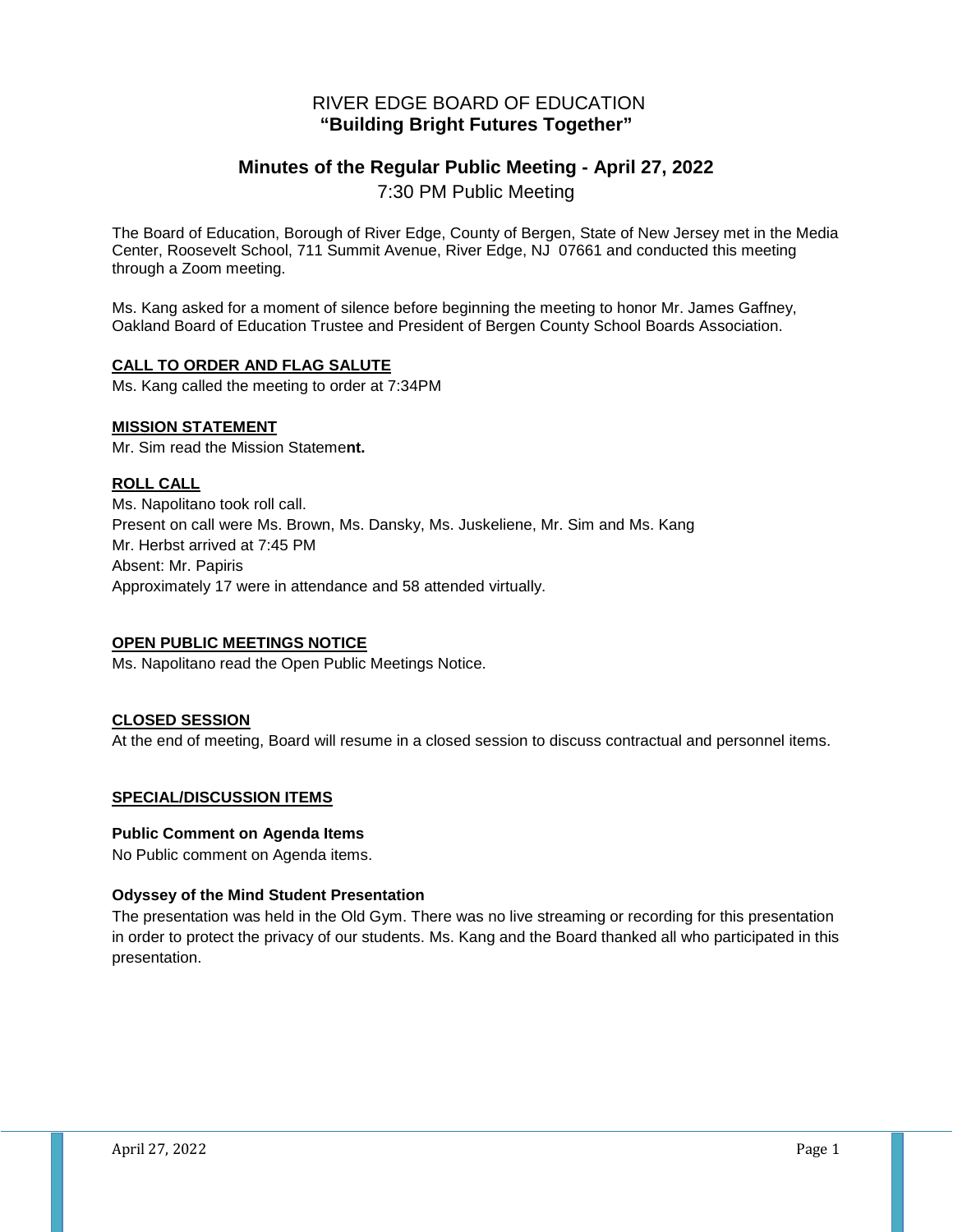#### **REPORTS**

#### **SUPERINTENDENT REPORT**

Mrs. Danahy reported on the following:

- Mrs. Danahy thanked Mrs. Hafers and Mr. Luca for the work they did with our Odyssey of the Minds team. They are very passionate about the program and Mrs. Hafers is looking to expand this program to  $3<sup>rd</sup>$  and  $4<sup>th</sup>$  grade students.
- On tonight's agenda is a resolution to approve the Superintendent's recommendation for Dr. Evan Jaffe, Director of Special Services. Dr. Jaffe has many years of experience in Special Education and is currently Supervisor of Student Support Services in Chatham. Dr. Jaffe worked as a school psychologist and case manager in Livingston and Paramus. Dr. Jaffe is also an adjunct professor at Rutgers University. Dr. Jaffe's professional experience and his commitment to children and their families is what attracted us to him as a candidate for this position. In the interview process, Dr. Jaffe demonstrated to us that he is a leader who understands the complexity of the student learning experience. Dr. Jaffe was drawn to River Edge in part because of our exceptional programs such as Building Bridges and Building Connections. We are thrilled that he shares our pride in those programs and are confident that Dr. Jaffe will be an outstanding addition to our administrative team.
- Also on the agenda is a resolution to approve Christine Moran as the Director of Curriculum and Instruction. Christine has proven herself to be a leader who immerses herself in the world of curriculum and they are some deep waters. As a former curriculum person myself, Christine and I definitely speak the same language. Christine completed a certification program for her Chief School Administrator certificate and is eligible for the title of Director. Not only does she have official credentials but she has the capability and expertise to expand her current Supervisor role to that of a Director. I am confident in recommending Christine for Director of Curriculum and Instruction to the Board.
- Our final personnel resolution that I want to highlight is the agreement between the Board of Education and the River Edge Administrators Association ("REAA") to amend their current contract which will allow us to hire Nevin Werner as the Supervisor of STEAM and Assessment. Mr. Werner has a passion for data. Mr. Werner will now oversee science and math, assessment data as well as supervise our Technology Department. Mrs. Danahy thanked Denise Heitman as REAA leadership for being so supportive and helpful in redefining some of the roles of our administrative team and I feel grateful to have the team that I do!
- We held two successful community forums on the topic of inclusivity. It is extraordinarily important to my Administrative team and to me that we create an environment where every child feels valued, every child feels supported and every child feels safe. I thank the community members who made time to come to those sessions immensely. As I said at both of those meetings, this is work we cannot do without our community. I heard from many parents who still have unanswered questions and as we know more we will communicate more. As always, Ms. Danahy promises full transparency and engagement as the journey continues.
- We held a very comprehensive Security Drill this morning with some of our Administrative team and office staff met with the Bergen County Bomb Squad, the New Jersey State Police, our local police and the K-9 Unit. We did a table-top drill for a bomb threat which was a great opportunity to collaborate on what to do if we have a bomb threat but it helps us get on the same page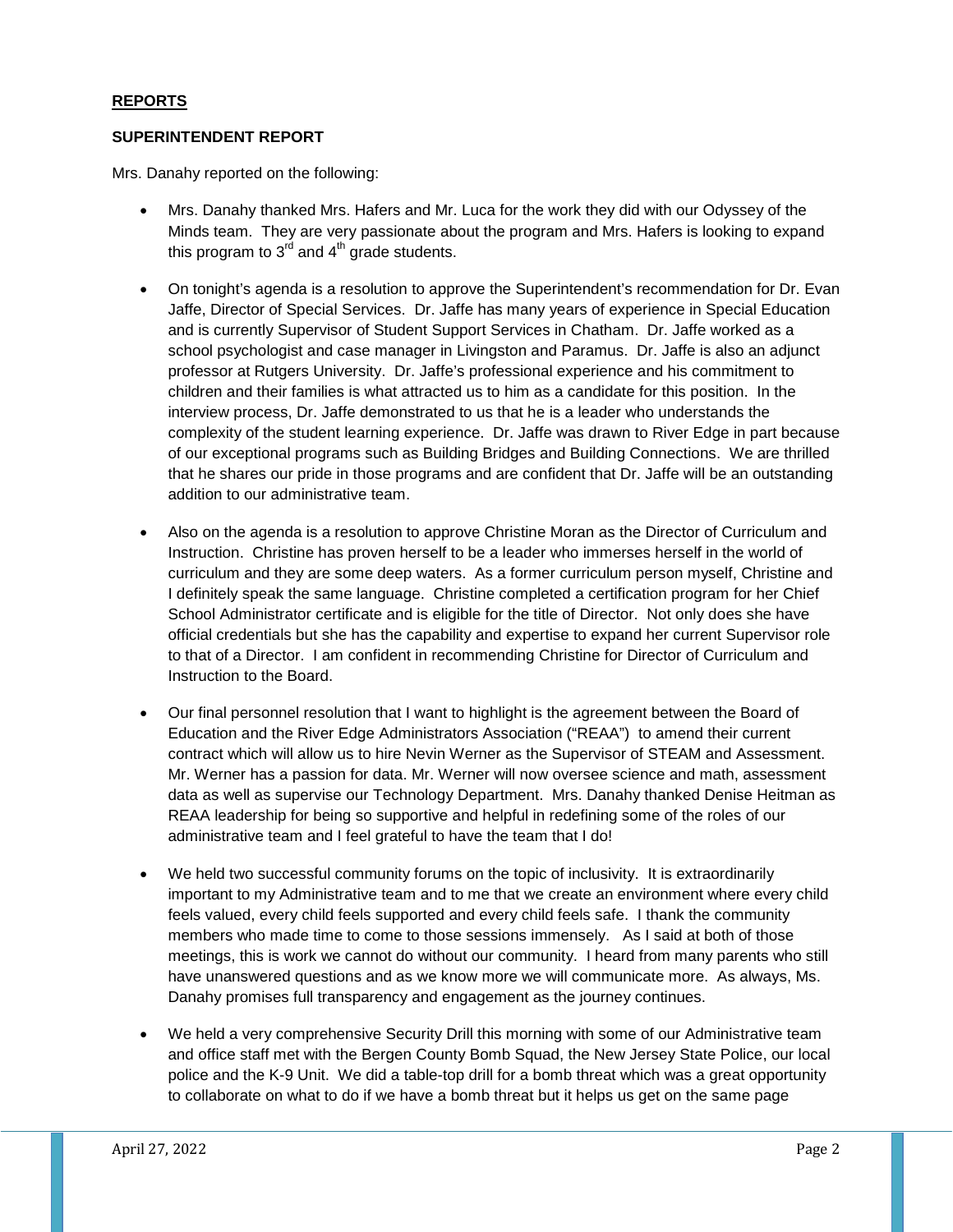administratively with the practices for security. The police also used today's training for their staff too. This was an excellent exercise and gave us things to think about.

The Student Board Meeting will be held on Wednesday, May  $18<sup>th</sup>$  and all students chosen to participate will be notified tomorrow.

## **PRINCIPAL REPORT**

Mrs. Heitman reported on the following:

- Mrs. Heitman thanked Mrs. Del Guidice for a wonderful art show that was held on April  $4<sup>th</sup>$  with live artists creating washable tattoos. The art pieces are still hang up throughout the building.
- The Spring Concert was held on April  $7<sup>th</sup>$ . The Beginning and Concert band performed. The students did a tremendous job. Mrs. Heitman thanked Ms. Cuadra for this.
- The Dance Troupe choreographed their own dance and the students did a tremendous job. Mrs. Heitman thanked Mrs. Bohajian. Mrs. Dent followed with the 5<sup>th</sup> Orff and 6<sup>th</sup> Orff Ensembles where students used Orff instruments. The Cherry Hill Chorus was last and performed 3 songs and several soloists performed.
- The grade two students are very proud of their state research projects.
- The PTO held a very successful Book Fair the week of April  $18<sup>th</sup>$ .
- The River Dell Marching Band visited our  $6<sup>th</sup>$  grade students and performed on the field for them. The students were attend and worked with the band instructor. Mrs. Heitman thanked Ms. Cuada for help planning this event.
- Mrs. Heitman thank Mrs. Hafers, Mrs. Denn and all of the Odyssey of the Mind teams for their success in Regionals. Congratulations were given to our  $5<sup>th</sup>$  and  $6<sup>th</sup>$  grade Odyssey team who placed third at New Jersey State.
- Parents were invited to the Shark Tank presentations. Students created different items asking for money to sell their products. Students used innovation, creativity, financial literacy and public speaking skills in doing this presentation. Parents asked thoughtful questions and winner were chosen from each class. The next presentation will be before Administrators.
- Student Council and third graders are looking forward to Arbor Day where guests from the Town Council are going to visit. The third graders planted seedlings for the River Edge Tree/Women's Club.
- Today was Administrative Professional Day and Mrs. Heitman thanked all who work hard for our schools.
- Students are selling bracelets and pins in honor of Autism Awareness month.
- NJSLA assessments will being May  $9<sup>th</sup>$  and information was sent to all parents.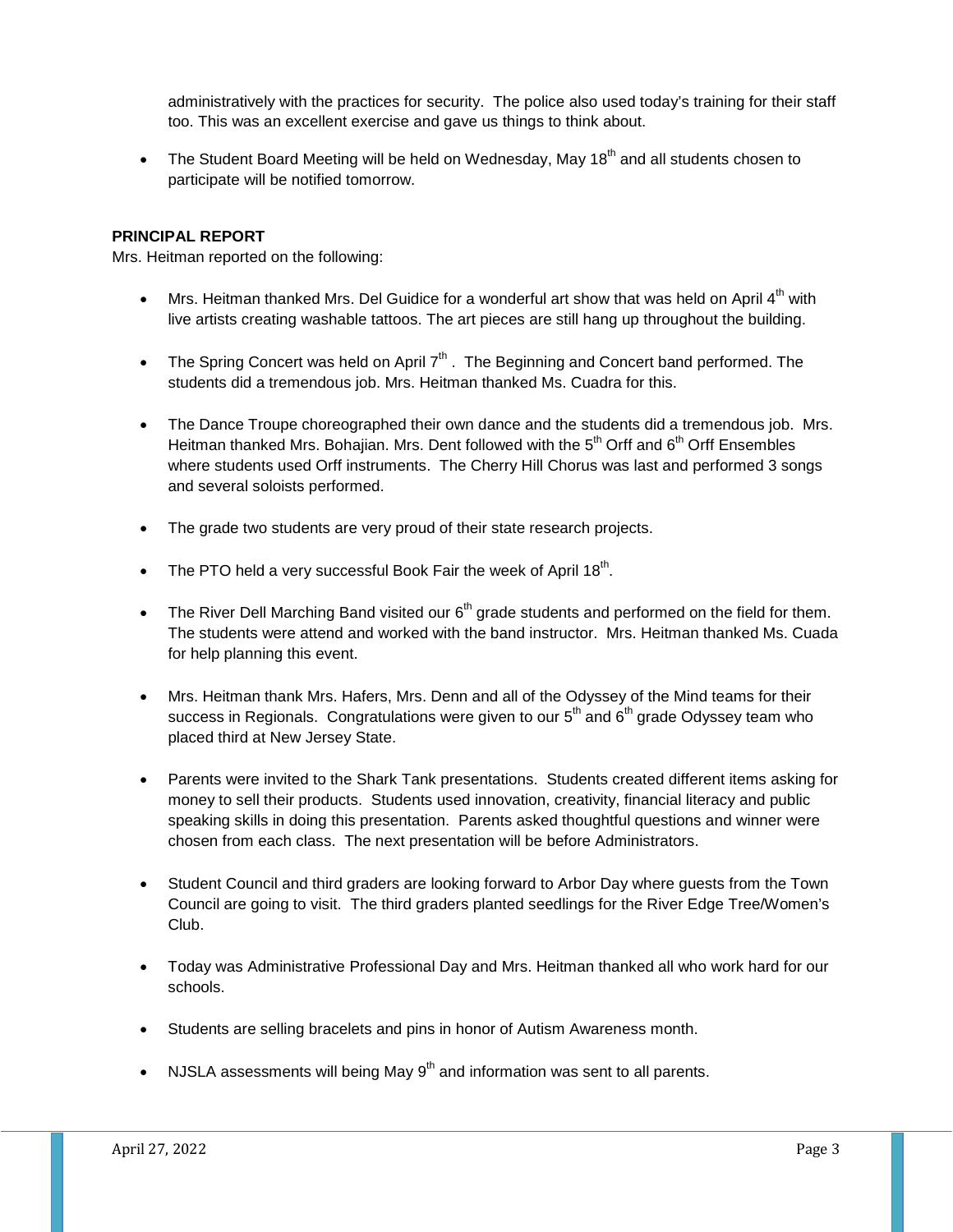## **BOARD SECRETARY REPORT**

Mrs. Napolitano reported on the following:

- Personal Financial Disclosure statements are due on Friday.
- Reminder about the conference in Atlantic City and please let our office know if you would like us to book the hotel so we make sure we can get a block of rooms before they are all gone.
- The formal Budget Presentation will be next week at the Board of Education meeting.

# **PRESIDENTS REPORT**

- Ms. Kang spoke about the upcoming Student Led Board of Education meeting on May 18<sup>th</sup> and asked that once students reach out to each board member, that they please arrange a time either in person or virtually to help them go through the agenda and format so they know what to expect. Please let the students know that we will be behind them to guide them through the entire night. Ms. Kang also encouraged that students come to the next meeting to get acquainted with the format.
- A comment from Ms. Dansky: Ms. Dansky suggested that once the agenda is set that there be no additions or changes. It is difficult working with students if there are additions or changes so if possible, keep the agenda stable once it is sent out which will be helpful for students.
- Ms. Kang said that no dates were decided upon for the Board Retreat due to the availability of Board members so she is suggesting another poll be sent to hopefully decide on a date.
- Ms. Kang said that there were some great topic suggestions such as team building and different ways of communication to one another and the community.
- Ms. Kang, Mrs. Danahy and Mrs. Napolitano attended REGals Opening Day last Saturday which was a nice day to see girls and families on the field.
- Last week was Administrative Professionals day and Ms. Kang thanked all secretaries, administrative assistants, bookkeepers, board office for the work they do.

#### **COMMITTEES**

# **Finance and Facilities**

The Finance and Facilities Committee met on April  $6<sup>th</sup>$  to discuss the following topics:

- Space Concerns
- June 30, 2021 Audit
- Chapter 44
- **Region V**
- Budget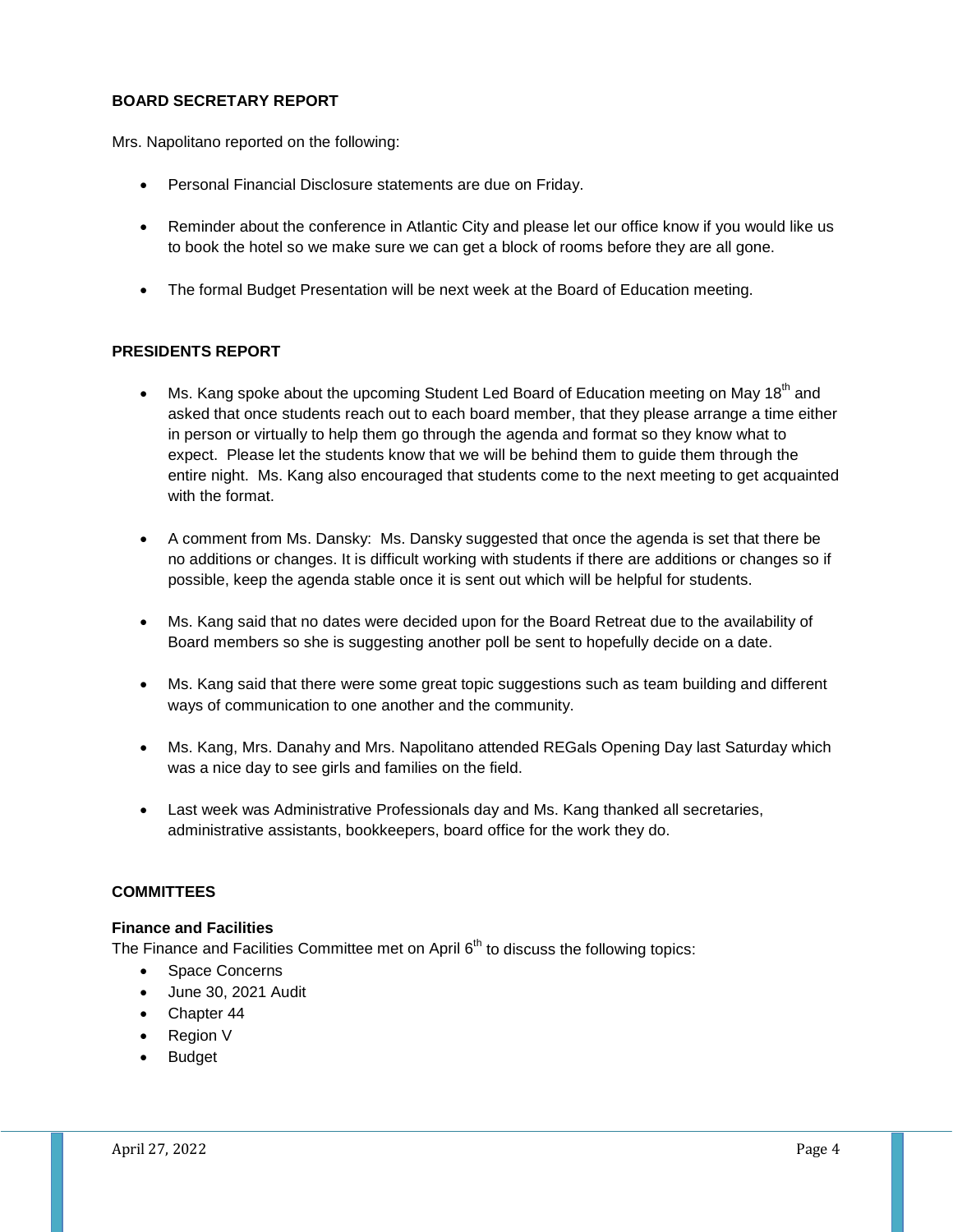Conclusions reached:

- 1. Kindergarten numbers for September 2022 create a situation of inequity concerning class size. Possible solutions discussed were: (A) All new registrants at Roosevelt School to go to Cherry Hill School (Kindergarten)
	- (B) Move all Kindergarten students back to New Bridge Center
- 2. RE Audit no findings

Region V audit: Revenue posting corrected Place ads over 44K threshold – corrected

- 3. Chapter 44 monies have been restored thanks to LuAnne's efforts in challenging the formula. Full amount restored to the budget. Banked Cap is no longer needed. Budget number unchanged after the monies restored.
- 4. Dawn (bookkeeper) has been going to Region V office one weekly. This seems to be working out well.
- 5. Budget hearing for the public will be on May 4, 2022. Budget is on agenda for Board approval at that time.

The following recommendations were discussed:

- Explore and consider all Kindergarten students to attend New Bridge enter for September 2022.
- Budget approval May 4, 2022

The date of the next meeting is to be determined and the possible topics to be discussed are (1) Space and (2) Region V.

# **Curriculum and Instruction**

The Curriculum and Instruction Committee met on April 18<sup>th</sup> and discussed the following topics:

- PE/Health Curriculum Updates
- Handwriting (discussion with HS/MS)
- Summer Program Update
- Community Night is being planned to inform families about the upcoming changes for the PE/Health curriculum which may be in collaboration with Oradell.
- Vertical discussion of teachers with administration on when and how to incorporate physical writing vs. use of technology (perhaps through encouraging writing through notebooks);
- Students at Tier III will be invited for the Summer Academy program to continue to provide academic support and reduce "summer slide".

#### **Personnel and Management Committee**

The Personnel and Management Committee met on April 21<sup>st</sup> and discussed the following topics:

- Update on custodial staffing
- Summer Academy
- Annual Contract renewals
- Non-tenured staff renewals
- Technology update
- Vacancies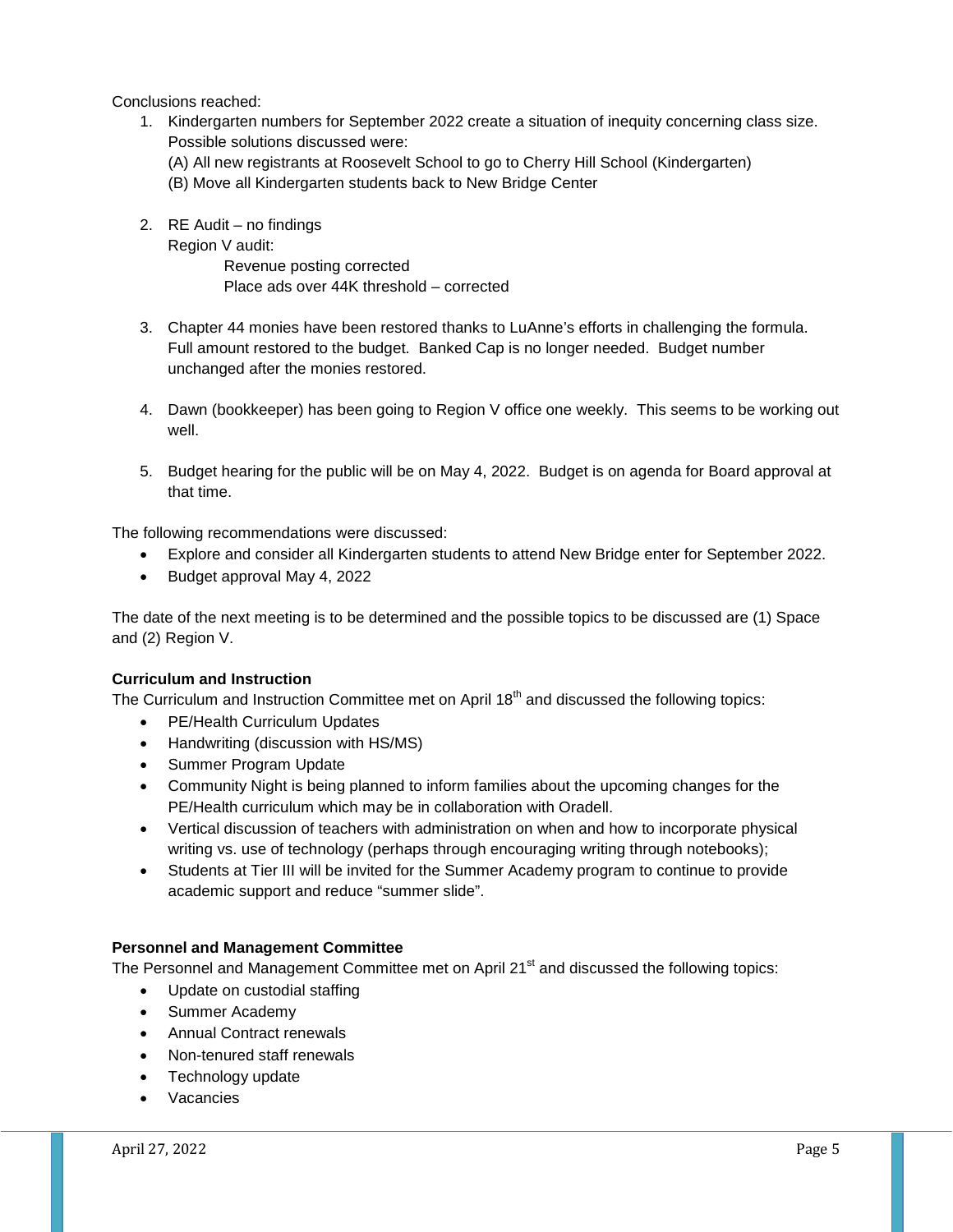# **Ad Hoc Policy Committee**

The Ad Hoc Policy Committee met on April  $20<sup>th</sup>$  and discussed the following topics:

- Face Coverings Policy 5141.10
- Revision of the second paragraph to list health experts the chief school administrator will consult with before making any decision on face coverings.
- Place on agenda for first reading

# **MOTIONS TO BE ACTED UPON**

# **A. ADMINISTRATION/POLICY**

1. That the Board of Education approve the Minutes and Confidential Minutes of April 6, 2022.

# **Motion by: Mr. Herbst Seconded by: Ms. Brown**

Ayes: Ms. Brown, Ms. Dansky, Mr. Herbst, Ms. Juskeliene, Mr. Sim and Ms. Kang Nays: None Absent: Mr. Papiris

 2. That the Board of Education approve the revised River Edge Elementary School Calendar for the 2021-2022 school year. (Addendum)

### **Motion by: Ms. Brown Seconded by: Mr. Herbst**

Ayes: Ms. Brown, Ms. Dansky, Mr. Herbst, Ms. Juskeliene, Mr. Sim and Ms. Kang Nays: None

Absent: Mr. Papiris

3. That the Board of Education approve the following class trip:

| <b>School</b>      | Grade  | <b>Destination</b>            | Cost to<br><b>District</b> |
|--------------------|--------|-------------------------------|----------------------------|
| <b>Cherry Hill</b> | (6)    | <b>United States Military</b> | \$300.00                   |
|                    | Safety | Academy at West Point         |                            |
|                    | Patrol | West Point, NY                |                            |
|                    |        |                               |                            |

#### **Motion by: Mr. Herbst Seconded by: Ms. Dansky**

Ayes: Ms. Brown, Ms. Dansky, Mr. Herbst, Ms. Juskeliene, Mr. Sim and Ms. Kang Nays: None

Absent: Mr. Papiris

4. That the Board of Education approve the First Reading of the following policy:

| Policy #   Title |                |
|------------------|----------------|
| 5141.10          | Face Coverings |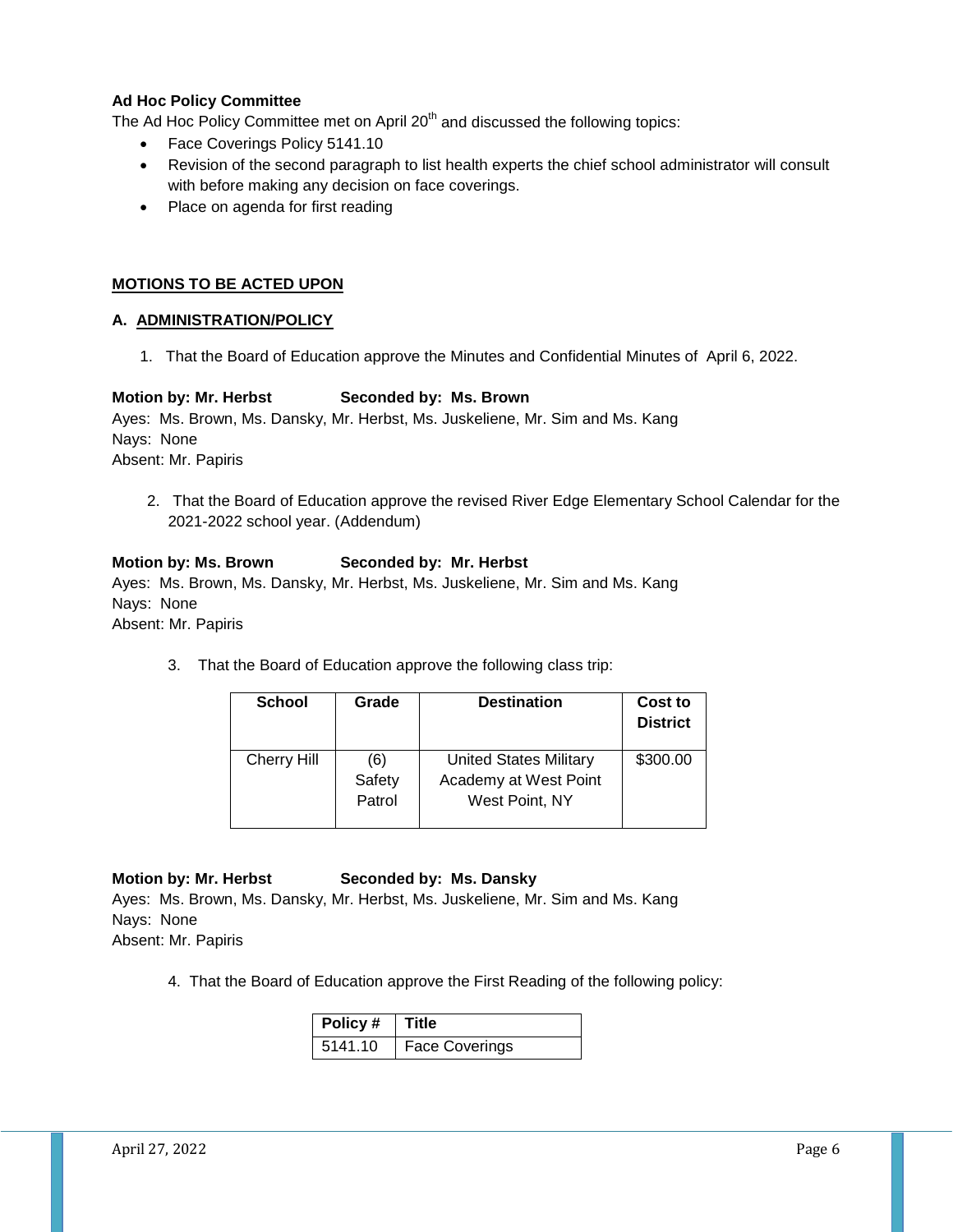5. That the Board of Education approve the Second Reading of the following policies:

| Policy# | Title                                 |
|---------|---------------------------------------|
| 3510    | Operation and Maintenance of Plant    |
| 3541.33 | <b>Transportation Safety</b>          |
| 5131    | <b>Conduct and Discipline</b>         |
| 5141.3  | Health Examinations and Immunizations |

6. That the Board of Education approve the revised Board of Education Meeting Dates For the 2022-2023 School Year:

| *June 1, 2022                            |
|------------------------------------------|
| June 22, 2022                            |
| July 27, 2022                            |
| September 7, 2022                        |
| September 21, 2022                       |
| *October 19, 2022                        |
| November 2, 2022                         |
| November 16, 2022                        |
| December 7, 2022                         |
| December 21, 2022                        |
| January 4, 2023 (Reorganization Meeting) |

# **Motion by: Ms. Brown Seconded by: Mr. Herbst**

Ayes: Ms. Brown, Ms. Dansky, Mr. Herbst, Ms. Juskeliene, Mr. Sim and Ms. Kang Nays: None Absent: Mr. Papiris

# **B. CURRICULUM/EDUCATION** -None

**C. BUILDING & GROUNDS** - None

# **D. FINANCE/GRANTS/GIFTS**

- 1. That the Board of Education approve the bills & claims dated April 2022 totaling \$699,206.11 including checks #10693 through #10780 (Addendum). Payrolls dated March 15, 2022 and March 31, 2022, totaling \$1,300,948.98, issued therefore, a copy of such warrants list be attached as part of these minutes (Addendum).
- 2. That the Board of Education approve the Budget Transfers for the school year 2021-2022 as of March 31, 2022. (Addendum)
- 3. That the River Edge Board of Education approve the Secretary's and Treasurer's Reports for the period ending March 31, 2022.

Further, we certify that as of March 31, 2022 after review of the secretary's monthly financial reports (appropriations section) and upon consultation with the appropriate district officials, to the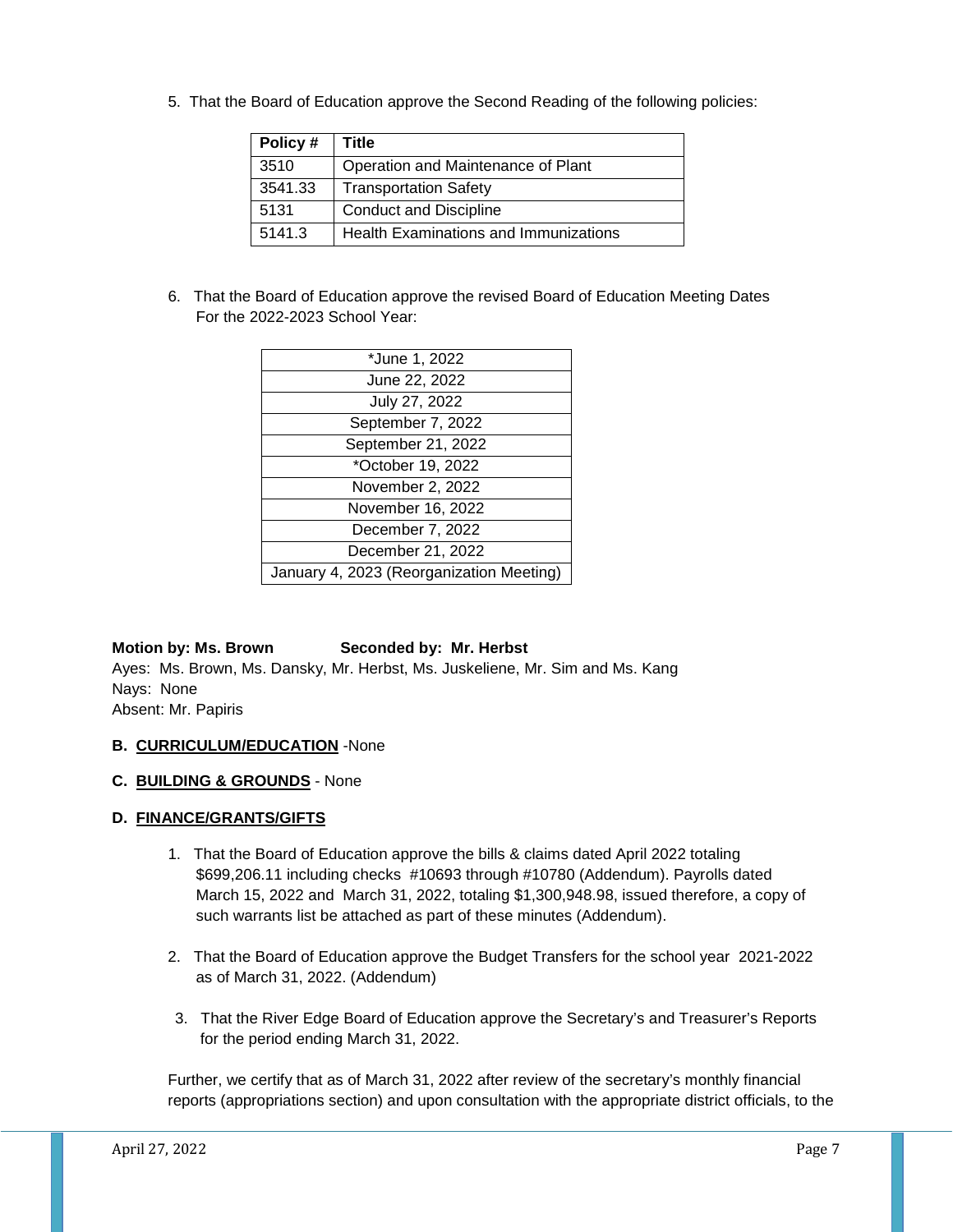best of our knowledge no major account or fund has been over expended in violation of N.J.A.C. 6A:23-2.11 and that sufficient funds are available to meet the districts financial obligation for the remainder of the fiscal year. (Addendum)

# **Motion by: Mr. Sim Seconded by: Mr. Herbst**

Ayes: Ms. Brown, Ms. Dansky, Mr. Herbst, Ms. Juskeliene, Mr. Sim and Ms. Kang Nays: None Absent: Mr. Papiris

# **E. PERSONNEL**

1. BE IT RESOLVED that the River Edge Board of Education (hereinafter referred to as the "Board") appoints Dr. Evan Jaffe (hereinafter referred to as "Dr. Jaffe"), as the Director of Special Services for the River Edge School District beginning on or about August 1, 2022 and ending on June 30, 2023.

BE IT FURTHER RESOLVED that the Board approves the Employment Agreement with Dr. Jaffe for the position of Director of Special Services for the foregoing period of appointment, which Employment Agreement is attached to this Resolution and made a part hereof.

BE IT FURTHER RESOLVED that the Board hereby authorizes the Board President and the Business Administrator/Board Secretary to execute, on behalf of the Board, the Employment Agreement by and between the Board and Dr. Jaffe.

# **Motion by: Mr. Herbst Seconded by: Ms. Brown**

Ayes: Ms. Brown, Ms. Dansky, Mr. Herbst, Ms. Juskeliene, Mr. Sim and Ms. Kang Nays: None Absent: Mr. Papiris

- 2. That the Board of Education, with the recommendation of the Superintendent, approve Kismet Bohajian, as a District Reading Specialist, effective September 1, 2022 through June 30, 2023.
- 3. That the Board of Education, with the recommendation of the Superintendent, approve Caitlin Montuori, as a District Academic Interventionist, effective September 1, 2022 through June 30, 2023.
- 4. That the Board of Education, with the recommendation of the Superintendent, approve Kate Stehn, as a District Academic Interventionist, effective September 1, 2022 through June 30, 2023.

# **Motion by: Ms. Brown Seconded by: Ms. Juskeliene**

Ayes: Ms. Brown, Ms. Dansky, Mr. Herbst, Ms. Juskeliene, Mr. Sim and Ms. Kang Nays: None Absent: Mr. Papiris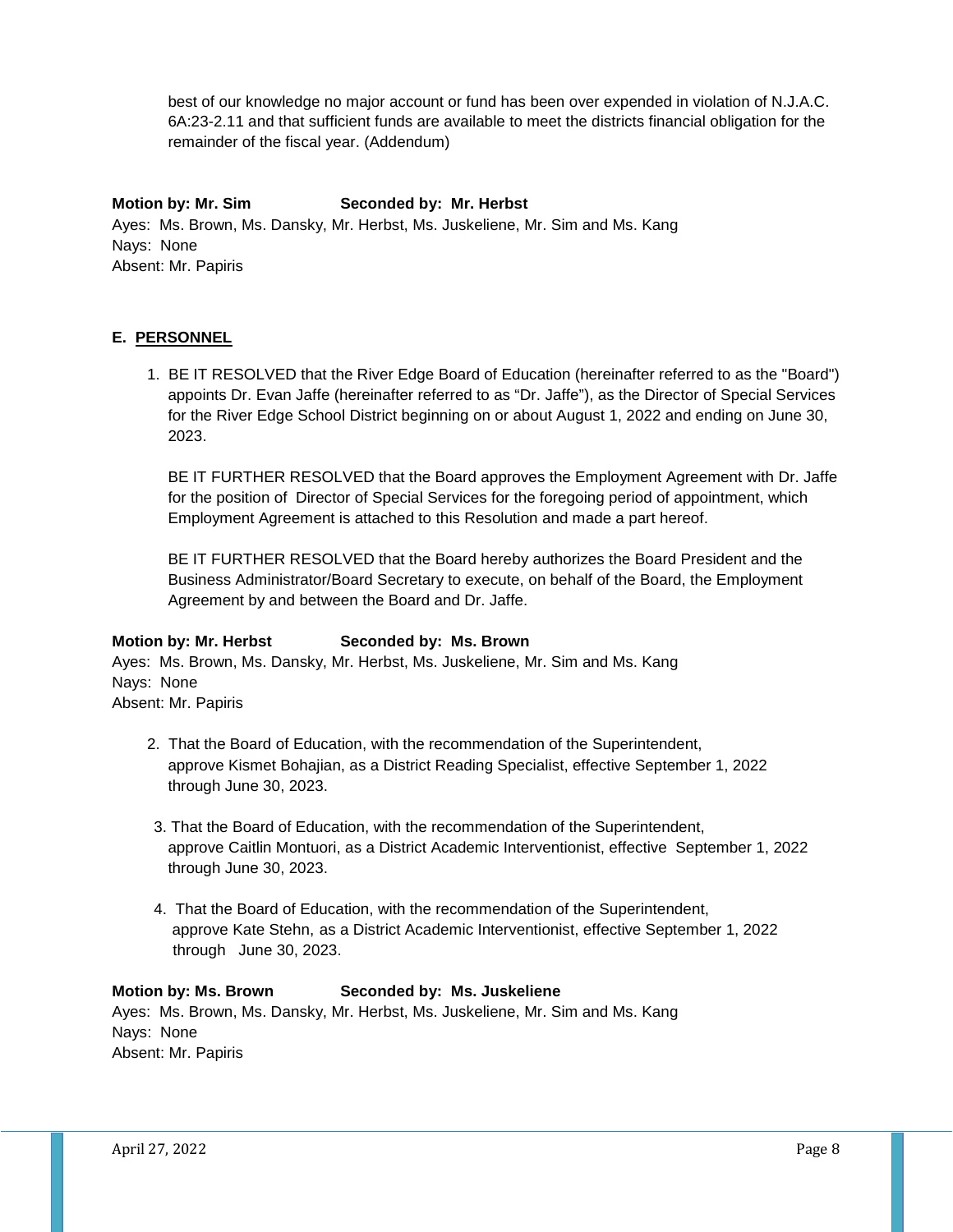5. That the Board of Education accept with regret, the resignation of Jessica Jablin, Teacher, effective June 30, 2022. (Addendum)

### **Motion by: Ms. Juskeliene Seconded by: Ms. Dansky**

Ayes: Ms. Brown, Ms. Dansky, Mr. Herbst, Ms. Juskeliene, Mr. Sim and Ms. Kang Nays: None Absent: Mr. Papiris

 6. That the Board of Education accept with regret, the resignation of Christopher Lisi, ABA Instructional Aide, effective May 6, 2022. (Addendum)

#### **Motion by: Ms. Dansky Seconded by: Mr. Sim**

Ayes: Ms. Brown, Ms. Dansky, Mr. Herbst, Ms. Juskeliene, Mr. Sim and Ms. Kang Nays: None Absent: Mr. Papiris

- 7. That the Board of Education, with the recommendation of the Superintendent, approve a leave of absence without pay and without benefits for employee #012874, whose name is on file in the Superintendent's Office, to commence on or about September 1, 2022 through June 30 2023. (Addendum)
- 8. That the Board of Education approve the Job Description for the Reading Specialist. (Addendum)
- 9. That the Board of Education approve the Job Description for the Director of Special Services.(Addendum)
- 10. That the Board of Education approve the Job Description for the Director of Curriculum and Instruction. (Addendum)
- 11. That the Board of Education approve the Job Description for the Supervisor of STEAM and Assessment. (Addendum)
- 12. That the Board of Education approve the following teachers for Cycle IV (SEL) of the Post Dismissal Instructional Academy for the 2021–2022 School Year, as per contract:
	- Cherry Hill School Roosevelt School Janel Blake Gina Duprey Leeann Cameron **International Cameron** Jason Funabashi Rebecca DelPriore **\*Megan Lubin** Risa Louda **\*Lauren Proda**  Gabrielle Sagala Noy Sapir
		-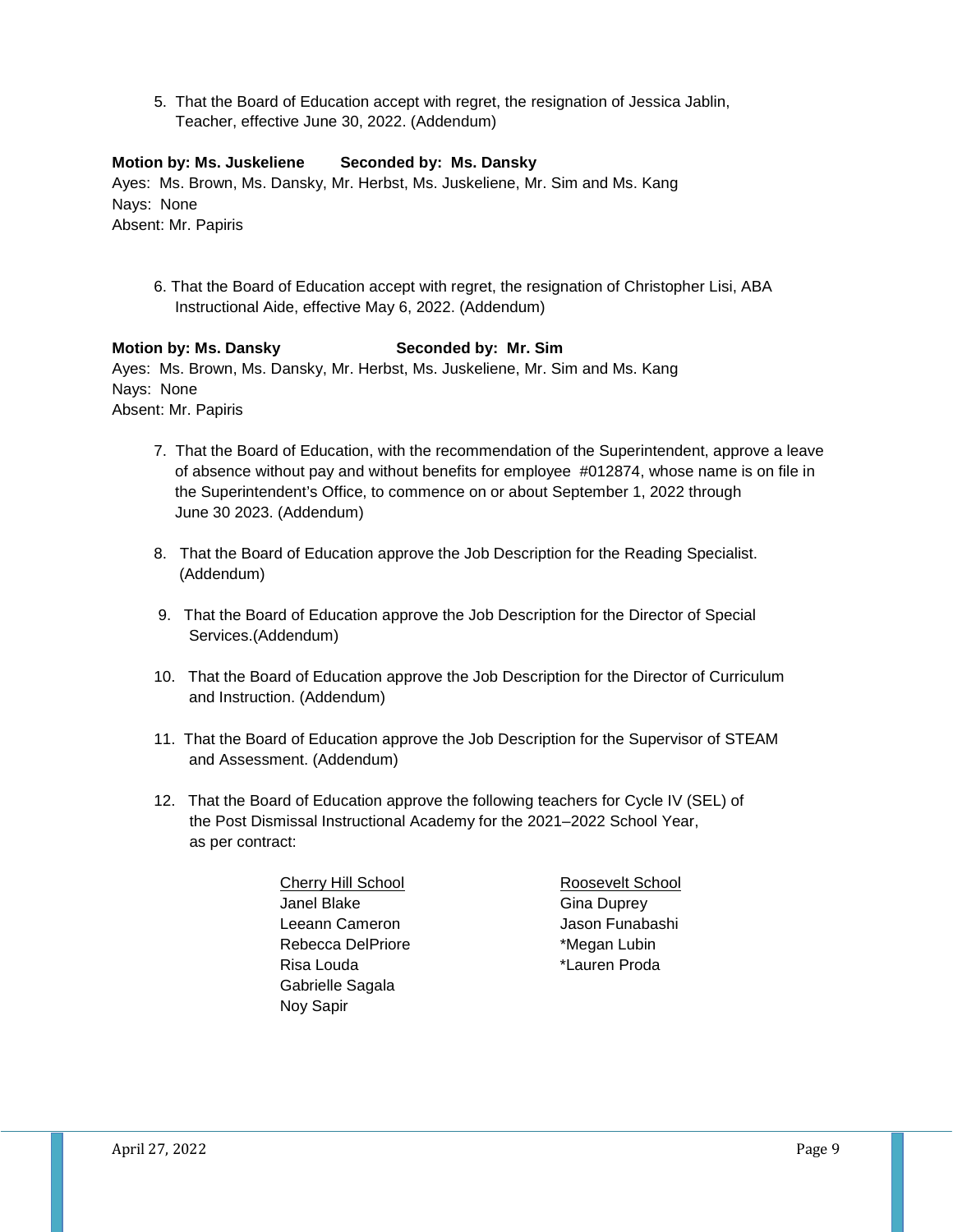13. That the Board of Education, with the recommendation of the Superintendent, approve professional day requests for the following staff members to attend workshops/ conferences as noted and in accordance with appropriate statute: (Addendum)

| <b>Name/Position</b>       | <b>Workshop/Conference</b>                               | Date(s)                      | <b>Cost to District</b><br><b>Excluding Mileage at</b><br><b>State Rate</b> |
|----------------------------|----------------------------------------------------------|------------------------------|-----------------------------------------------------------------------------|
| Nevin Werner<br>Supervisor | Confratute: A Unique<br>Learning Experience<br>(Virtual) | 7/11/2022<br>to<br>7/13/2022 | \$299.00                                                                    |

- 14. That the Board of Education approve the transfer of Robert Hall, Teacher, from Cherry Hill School to Roosevelt School effective September 1, 2022.
- 15. That the Board of Education approve the transfer of Katherine O' Reilly, Teacher, from Cherry Hill School to Roosevelt School effective September 1, 2022.
- 16. That the Board of Education approve the transfer of Jason Funabashi, Teacher, from Roosevelt School to Cherry Hill School effective September 1, 2022.
- 17. That the Board of Education, with the recommendation of the Superintendent, appoint Claritza Rodriguez, as a member of the Cultural Affairs Advisory Committee for the remainder of the 2021-2022 school year.
- 18. That the Board of Education, with the recommendation of the Superintendent, approve the Teacher compensation of \$50.00 per class for the 2022 Summer Academy.

# **Motion by: Mr. Sim Seconded by: Mr. Herbst**

Ayes: Ms. Brown, Ms. Dansky, Mr. Herbst, Ms. Juskeliene, Mr. Sim and Ms. Kang Nays: None Absent: Mr. Papiris

\*19. BE IT RESOLVED that the River Edge Board of Education (hereinafter referred to as the "Board") appoints Christine Moran (hereinafter referred to as "Ms. Moran"), as the Director of Curriculum and Instruction for the River Edge School District beginning on July 1, 2022 and ending on June 30, 2023.

BE IT FURTHER RESOLVED that the Board approves the Employment Agreement with Ms. Moran for the position of Director of Curriculum and Instruction for the foregoing period of appointment, which Employment Agreement is attached to this Resolution and made a part hereof.

BE IT FURTHER RESOLVED that the Board hereby authorizes the Board President and the Business Administrator/Board Secretary to execute, on behalf of the Board, the Employment Agreement by and between the Board and Ms. Moran.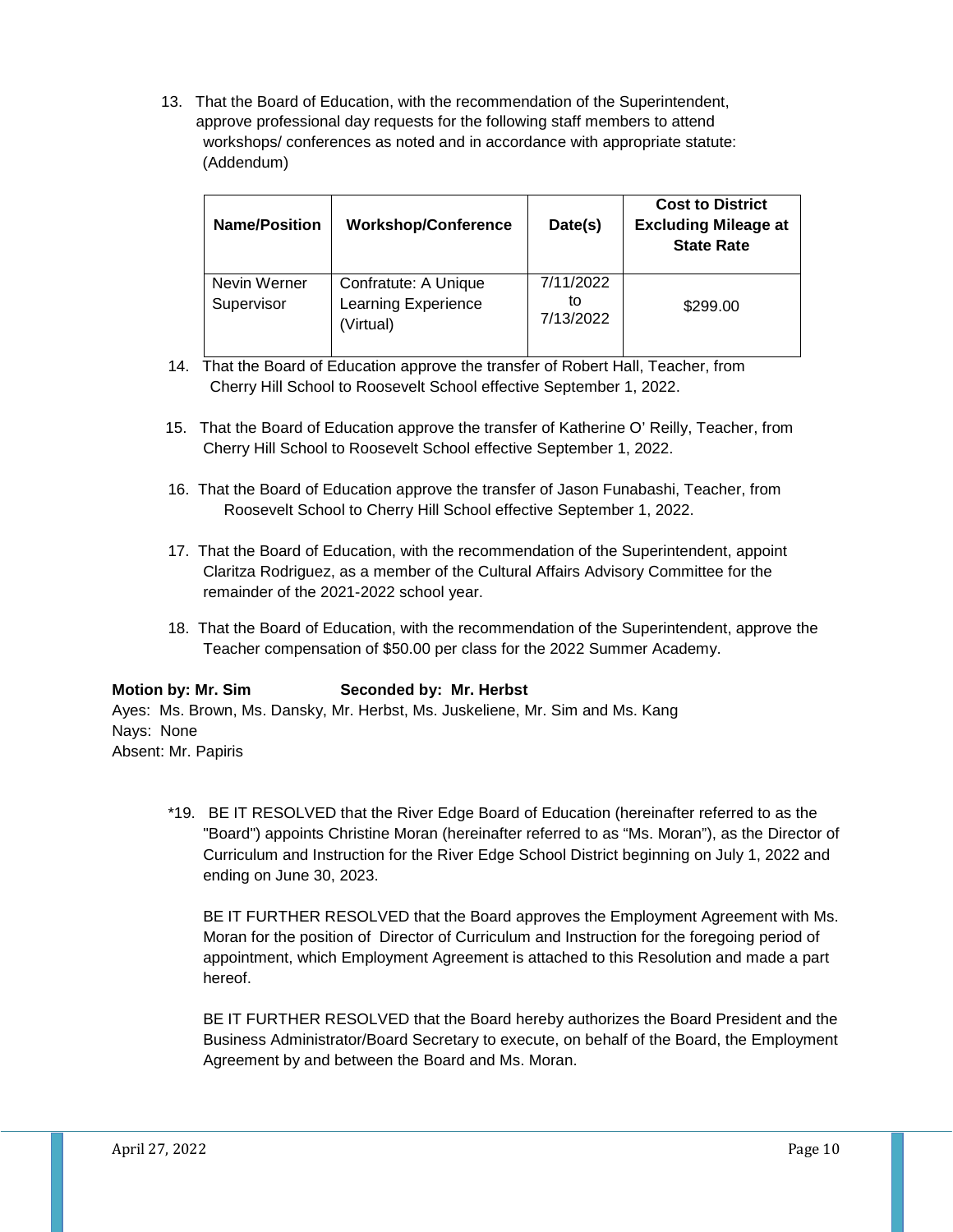**Motion by: Mr. Herbst Seconded by: Ms. Brown** Ayes: Ms. Brown, Ms. Dansky, Mr. Herbst, Ms. Juskeliene, Mr. Sim and Ms. Kang Nays: None Absent: Mr. Papiris

\*20. That the Board of Education, with the recommendation of the Superintendent approve the Addendum to the River Edge Administrators' and Supervisors' Association Agreement.

# **Motion by: Ms. Brown Seconded by: Mr. Herbst** Ayes: Ms. Brown, Ms. Dansky, Mr. Herbst, Ms. Juskeliene, Mr. Sim and Ms. Kang Nays: None

Absent: Mr. Papiris

# **F. RIVER EDGE SPECIAL EDUCATION**

 1. That the Board of Education approve Speech and Hearing Associates, LLC to conduct Auditory Evaluations for the 2021-2022 school year, not to exceed \$800.00.

# **Motion by: Ms. Brown Seconded by: Mr. Herbst**

Ayes: Ms. Brown, Ms. Dansky, Mr. Herbst, Ms. Juskeliene, Mr. Sim and Ms. Kang Nays: None Absent: Mr. Papiris

# **G. REGION V ADMINISTRATION & TRANSPORTATION**

- 1. That the Board of Education approve the bills and claims dated April 2022 totaling \$1,289,877.22 including checks #60677 through #60786.
- 2. That the Board of Education post approve the following Quote Contracts for the 2021-2022 school year.

|       |                          |          | Per Diem Aide   |
|-------|--------------------------|----------|-----------------|
| Route | Transporter              | Per Diem | (if applicable) |
|       |                          |          |                 |
| ററ47  | <b>J&amp;W Financial</b> | \$245.00 | \$50.00         |

3. That the Board of Education post approve the following Addendum Contracts for the 2021-2022 school year.

| Route | Transporter                        | Per Diem |
|-------|------------------------------------|----------|
| 2950  | <b>Morgan Educational Services</b> | \$276.43 |

# **Motion by: Mr. Sim Seconded by: Ms. Juskeliene**

Ayes: Ms. Brown, Ms. Dansky, Mr. Herbst, Ms. Juskeliene, Mr. Sim and Ms. Kang Nays: None Absent: Mr. Papiris